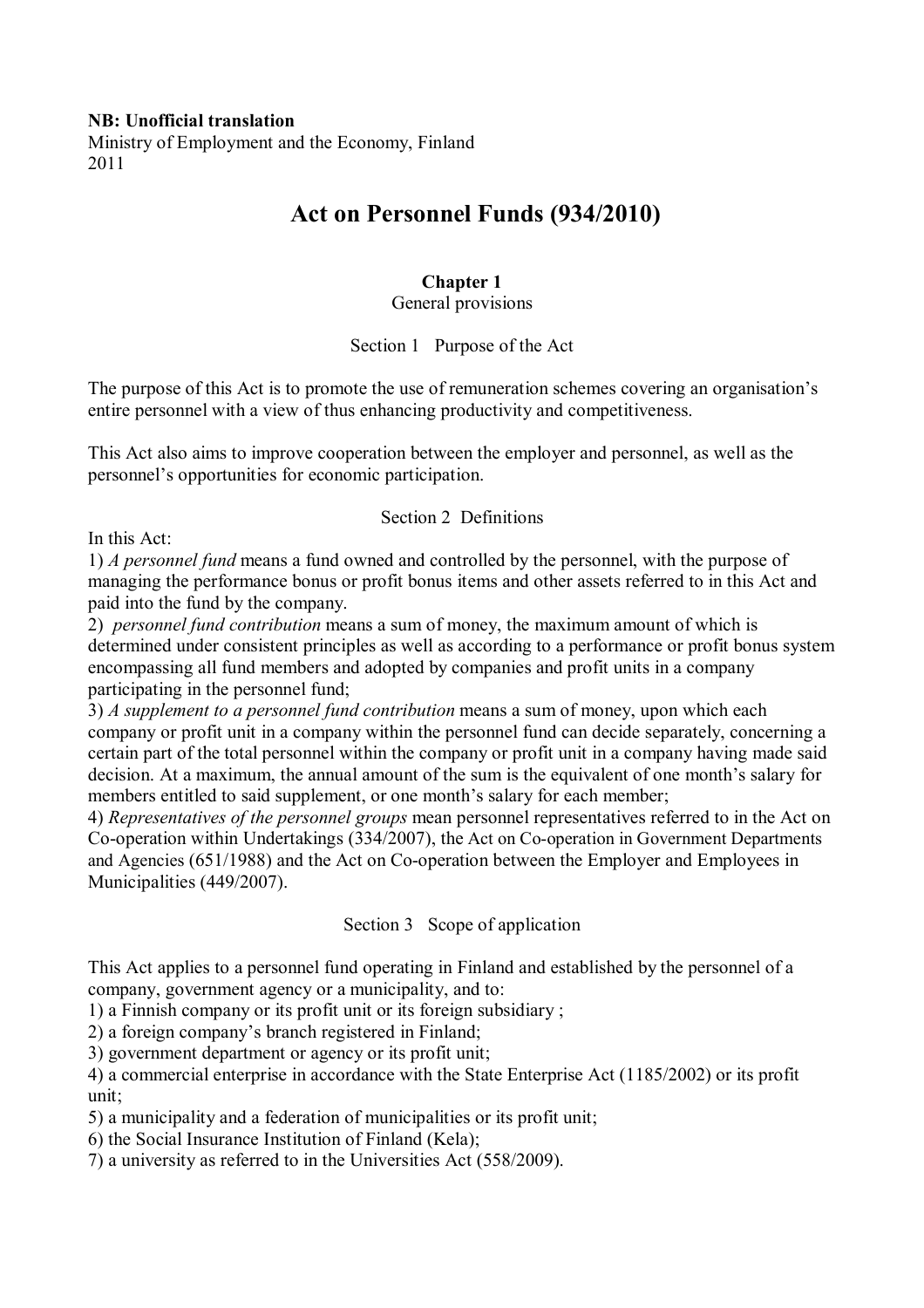A company refers to a corporation, foundation or natural person engaged in financial operations, regardless of whether the operation is intended to be profitable.

The provisions in this Act concerning an employee and a company also apply to a public servant in central and local government, as well as to a government department and agency, municipality and a federation of municipalities, the Social Insurance Institution of Finland (Kela) and a university, unless otherwise provided by law.

# Section 4 Application of the Act within a group of companies

This Act also applies to two or more companies belonging to the same group and to a joint personnel fund established by their respective personnel. From within the same group, the group's personnel fund may comprise the personnel of a foreign company's branch registered in Finland and the personnel of a foreign subsidiary, provided that the latter has a Finnish parent company.

Furthermore, this Act applies to two or more government departments and agencies, or municipalities or federations of municipalities, and to a joint personnel fund established by their respective personnel.

# Section 5 Establishment prerequisites

A personnel fund as referred to in this Act can be established only if the company or its profit unit regularly employs at least 10 people and the company's net sales or comparable revenue at the moment of the fund's establishment equal at least the amount provided in section 4(2)(2) of the Auditing Act (459/2007).

# Section 6 Members

The personnel fund comprises all persons working for the company, unless otherwise indicated in section 16

An employee of a company belonging to the same group, as referred to in section 54, can also be a member of the personnel fund.

# Section 7 Legal capacity

A personnel fund gains legal capacity by registration. A fund is a distinct legal person which may acquire rights, make commitments and act as a litigant in a court of law and before other official **bodies** 

A personnel fund may not engage in operations other than those referred to in this Act.

Members of the personnel fund do not bear personal liability for the obligations of the fund, and no personal obligations may be associated with membership.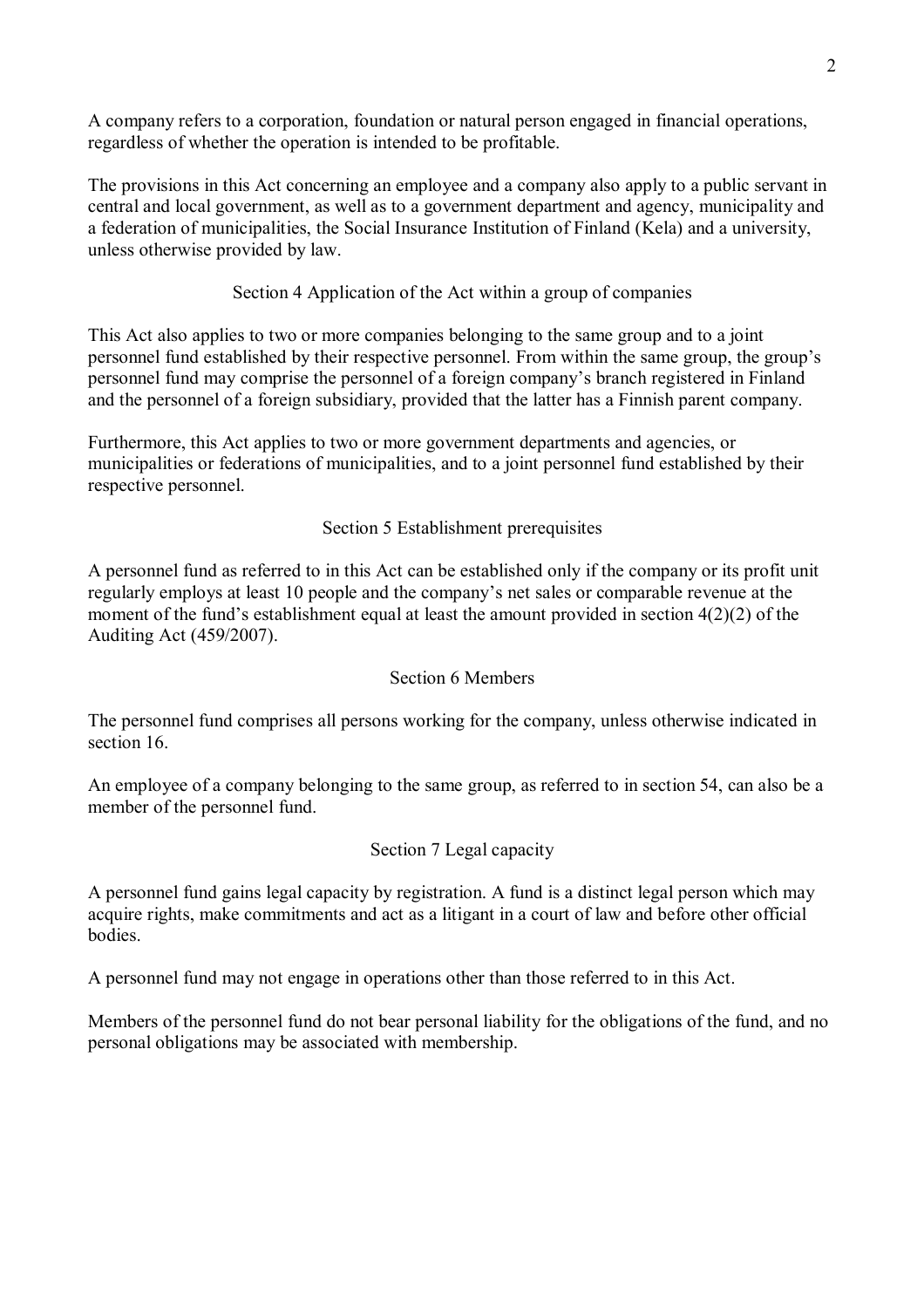# **Chapter 2**

Establishing a personnel fund and other company decisions concerning the fund

# Section 8 Establishment procedure

The establishment of a personnel fund shall comply with the procedures provided below in this chapter:

1) negotiations on the establishment of a personnel fund and the performance or profit bonus system accruing personnel fund contributions;

2) company decision on the bonus system, as referred to in paragraph 1, and its application;

3) constituent meeting for the personnel fund and adoption of bylaws;

4) report for the registration of a personnel fund;

5) registration of the personnel fund.

Section 9 Negotiations concerning the personnel fund's establishment, the personnel fund contribution and amendments thereto

In planning a personnel fund, the company and its personnel shall discuss the establishment of the personnel fund as well as the performance or profit bonus system accruing the personnel fund contributions, alongside said system's determination criteria, in a procedure complying with the Act on Co-operation within Undertakings, or the Act on Co-operation in Government Departments and Agencies, or the Act on Co-operation between the Employer and Employees in Municipalities.

Where the Acts mentioned in subsection 1 do not apply, the issues referred to in said subsection must be discussed in another manner agreed by the company and its personnel. If employees employed by a foreign company are to become members of the personnel fund, the company must comply with the corresponding procedures applied in the country in question, or the employees' opportunities to exercise influence must be otherwise ensured.

The procedures referred to in this section must also be followed when amending the determination criterion of the personnel fund contribution.

Section 10 Company decisions

The company takes the decision on the performance or profit bonus system accruing personnel fund contributions and its application and the supplement to a personnel fund contribution.

The performance or profit bonus system accruing personnel fund contributions must be applied no later than the second financial year of the company after the fund has been established.

The company must decide on the criteria for determining the personnel fund contribution before the beginning of the period for which the personnel fund contribution is paid. For a special reason, the company may extend this time by a maximum of three months. However, deadlines do not apply when the company decides upon a supplement to the personnel fund contribution, its criteria or its allocation.

Section 11 Constituent meeting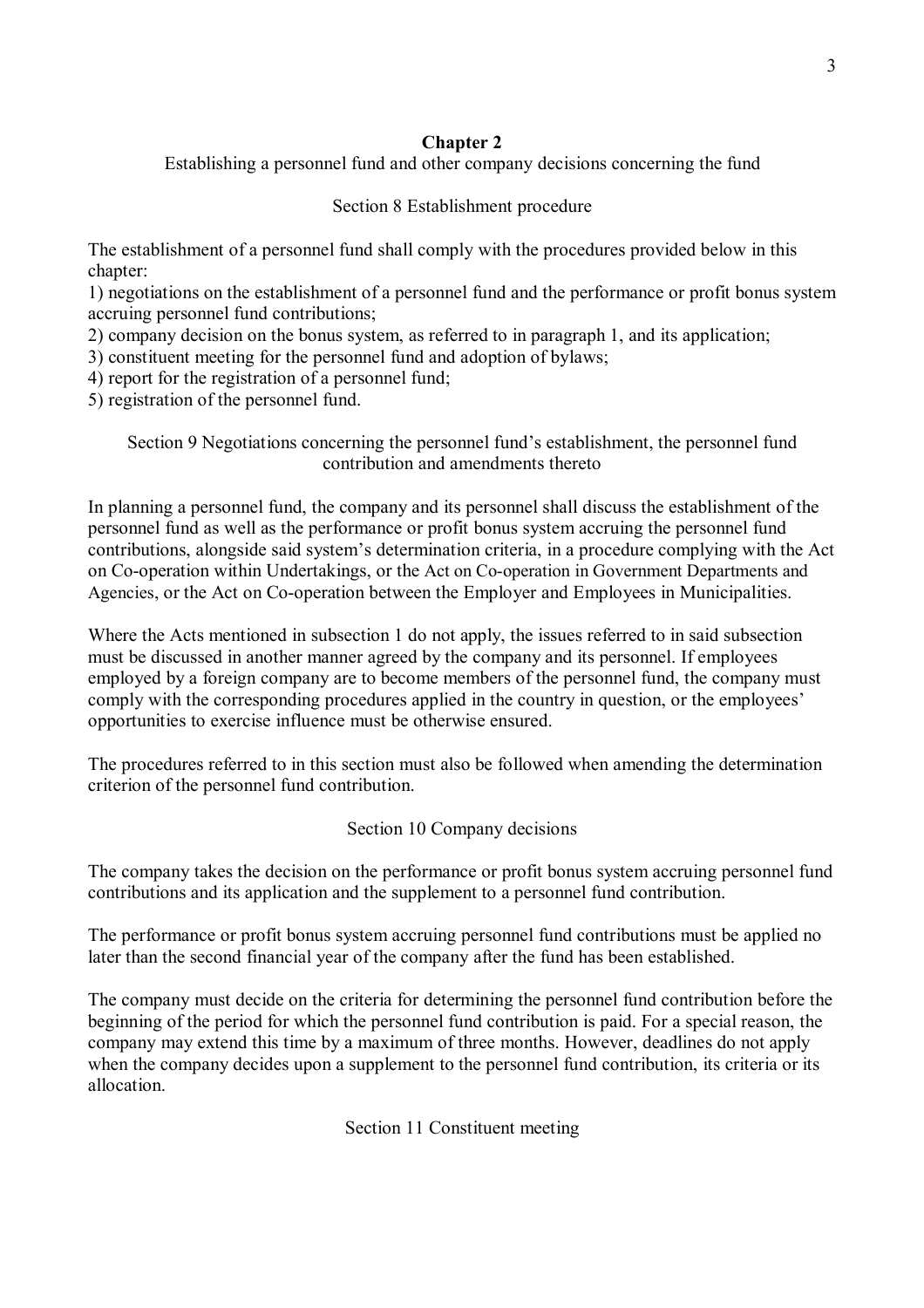Representatives of personnel groups must draft a proposal for the establishment of a personnel fund and its bylaws, and convene a constituent meeting for the personnel fund using a written invitation to the meeting or in another verifiable manner. The persons having drafted said proposal must submit a meeting invitation to future members or representatives elected by said members, no later than one week before the meeting.

Prior to deciding on the establishment of a personnel fund, the meeting must adopt bylaws for the personnel fund.

Decisions upon the bylaws and establishment of the fund can be adopted if at least two-thirds of the votes cast support said decisions.

For the personnel fund, the constituent meeting must elect a board and auditors, whereby at least one of the auditors must be an auditor or an audit firm approved by the Central Chamber of Commerce, a chamber of commerce or the Board of Chartered Public Finance Auditing. If only one auditor has been elected for the fund, and the auditor is not an audit firm, at least one deputy auditor must also be elected.

### Section 12 Bylaws

The personnel fund's bylaws must contain at least the following information:

1) the name of the fund;

2) the company or its profit unit, in which the fund exists;

3) the domicile of the fund;

4) the principles whereby the members' shares of the personnel fund contribution are determined;

5) the option to pay a supplement to a personnel fund contribution into the fund;

6) how the restricted and withdrawable portions of the fund unit are determined;

7) the procedure when fund units are withdrawn;

8) when personnel fund meetings are arranged and how the invitation is delivered;

9) the items to be discussed at an annual meeting;

10) the number of board members and auditors and, if any, authorised representatives, or the way this number of representatives is determined, and the term of office;

11) the election procedure of representatives;

12) the financial year of the personnel fund.

### Section 13 Registration report

A report for the registration of a personnel fund (*registration report*) must be submitted in writing to the cooperation ombudsman.

The registration report and its supplements must contain:

1) bylaws of the personnel fund;

2) the personnel fund's postal address and other contact information;

3) an account showing that the establishment procedure has been conducted as referred to in sections  $9-11$ ;

4) full names and domiciles of the board members and those entitled to sign for the personnel fund and, if relevant, any restrictions on their rights to sign for the fund.

The chairman of the personnel fund's board must sign the registration report and affirm that the information given therein is correct.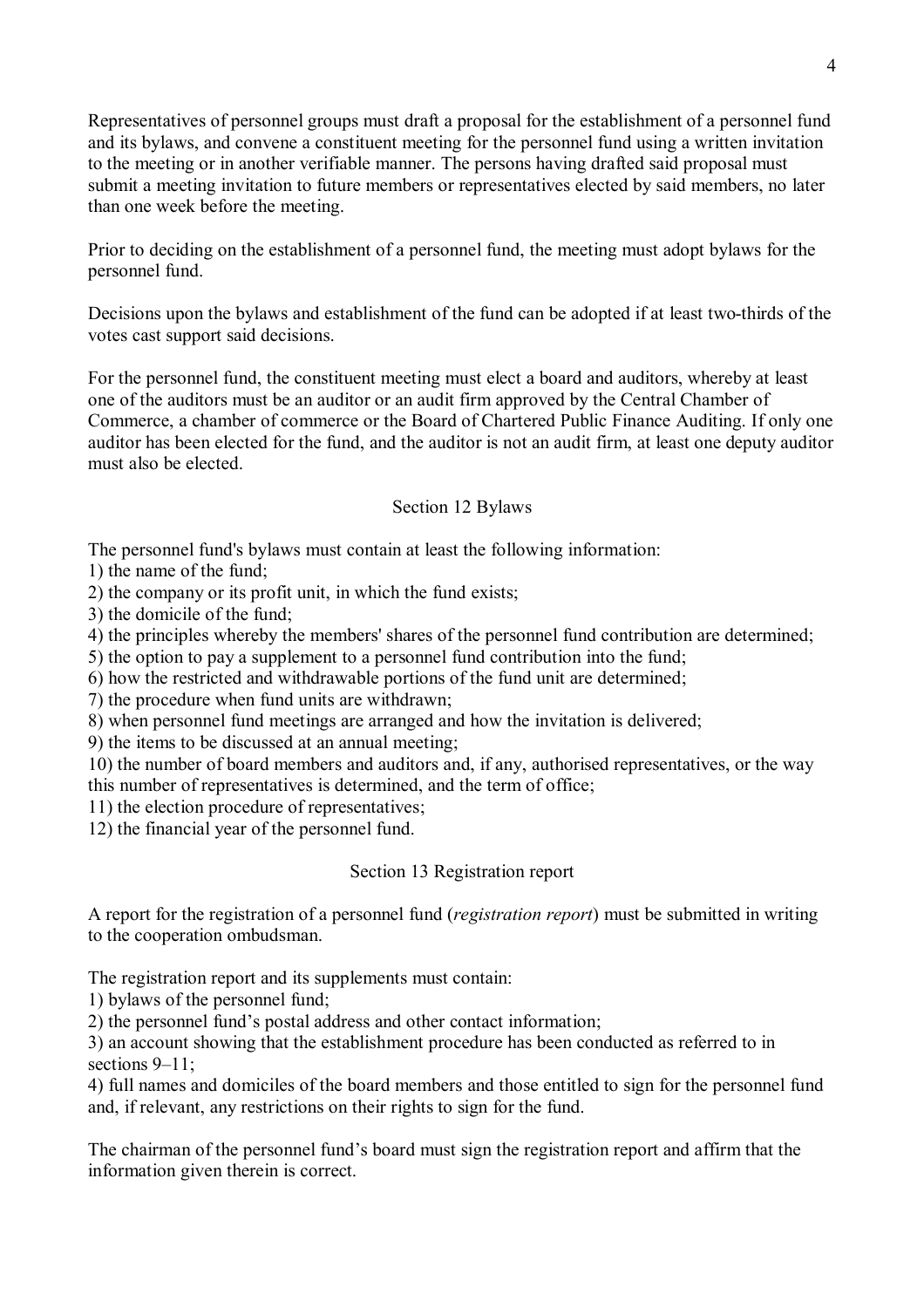More detailed provisions on the contents of the registration report can be issued by Government decree.

## Section 14 Registration

Having received a registration report, the cooperation ombudsman must register the personnel fund if there is no legal obstacle to so doing.

To indicate the fund's registration, the personnel fund's name is supplemented with the abbreviation 'hr'. Otherwise, the provisions of the Act on Business Names (128/1979) are applicable to the personnel fund's name.

More detailed provisions on the maintenance and contents of the personnel fund register can be issued by Government decree.

Section 15 Legal effects of registration

Responsibility on behalf of the personnel fund, concerning any obligations stemming from measures taken with respect to the personnel fund prior to its registration, is transferred to the personnel fund after its registration.

### **Chapter 3** Membership of a personnel fund

# Section 16 Membership

A personnel fund's members comprise the company's employees. The bylaws of the personnel fund may provide that a company's managing director who is not in an employment relationship with the company can also be a member.

The bylaws may also provide that members of the company's management, as defined in more detail in the bylaws, may not be members of the fund.

Section 17 Commencement of membership

When a personnel fund is established, the persons defined in the bylaws obtain membership immediately thereafter.

People who are employed by the company after establishment of the personnel fund obtain membership at the beginning of their employment, unless otherwise provided in the bylaws. Membership must, however, begin no later than six months from the beginning of the employment relationship.

Section 18 Termination of membership

Membership of a personnel fund ends when the member's employment relationship has ended and the personnel fund units have been paid back to him/her in their entirety.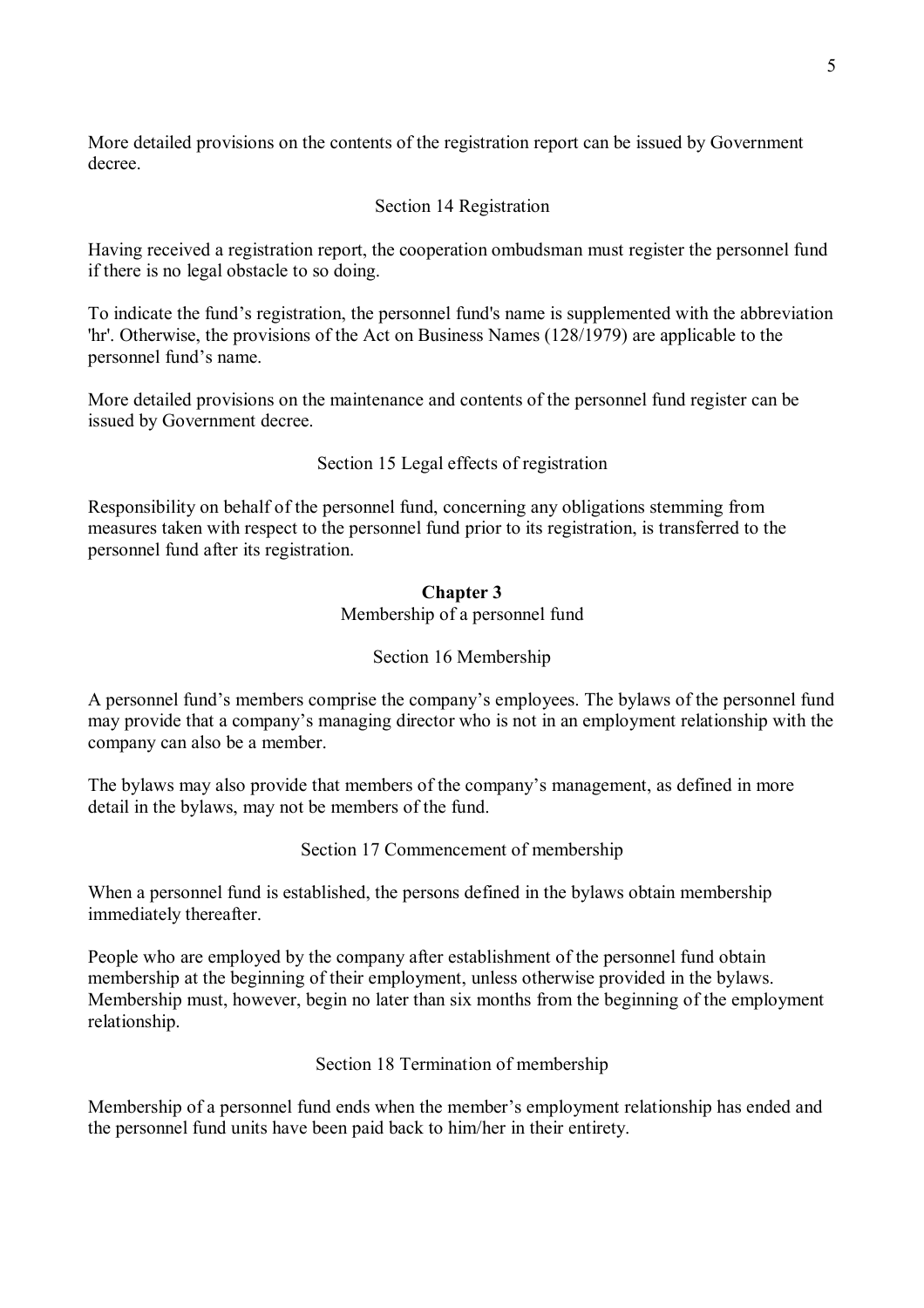#### **Chapter 4** Lawful authority in a personnel fund

# Section 19 Personnel fund meeting

Lawful authority in a personnel fund is exercised by its members in a fund meeting, which must be held at a time provided in the bylaws.

Each member has one vote, unless the bylaws provide that the number of votes of a member depends on his/her fund unit.

The fund meeting shall decide over the following:

- 1) amendment of the fund bylaws;
- 2) voting and election regulations;
- 3) election or dismissal of the board and board members and auditors;
- 4) approval of the financial statements and discharge from liability;
- 5) measures necessitated by profit or loss;
- 6) dissolution of the fund; and
- 7) any other issues requiring consideration in a fund meeting under bylaws.

The personnel fund meeting must be convened in accordance with the provisions laid down in section 11(1) and as provided in the fund bylaws. The invitation to a meeting must specify the time and location of the meeting and the items mentioned in subsection 3, intended for consideration in the meeting.

The personnel fund's bylaws may provide that, subject to any conditions mentioned in the bylaws, participation in the meeting can also take place during or before the meeting, either by mail or by using a data connection or other technical tool. This requires that verification of the right to participate and of the validity of the vote count is possible using procedures comparable to those used for a regular fund meeting. In such a case, the invitation to the meeting must mention the participation possibility referred to in this subsection, any prerequisites for exercising said participation, any related restrictions on the member's exercising his/her right to speak, as well as the procedures to be followed when exercising said right.

For consideration by the fund meeting, a personnel fund member is entitled to introduce an item falling within the scope of the fund meeting as determined under this Act, if he/she so demands in writing from the board sufficiently early to allow the item's inclusion in the invitation to the meeting.

Section 20 Extraordinary personnel fund meeting

A personnel fund must hold an extraordinary meeting if:

1) the personnel fund meeting so decides;

2) the board considers there to be cause for an extraordinary meeting;

3) a minimum of ten per cent of the fund members or a personnel group representing at least ten per cent of the fund members presents a written demand that an extraordinary meeting be held in order to consider a specific issue;

4) the bylaws so provide;

5) the auditor so demands.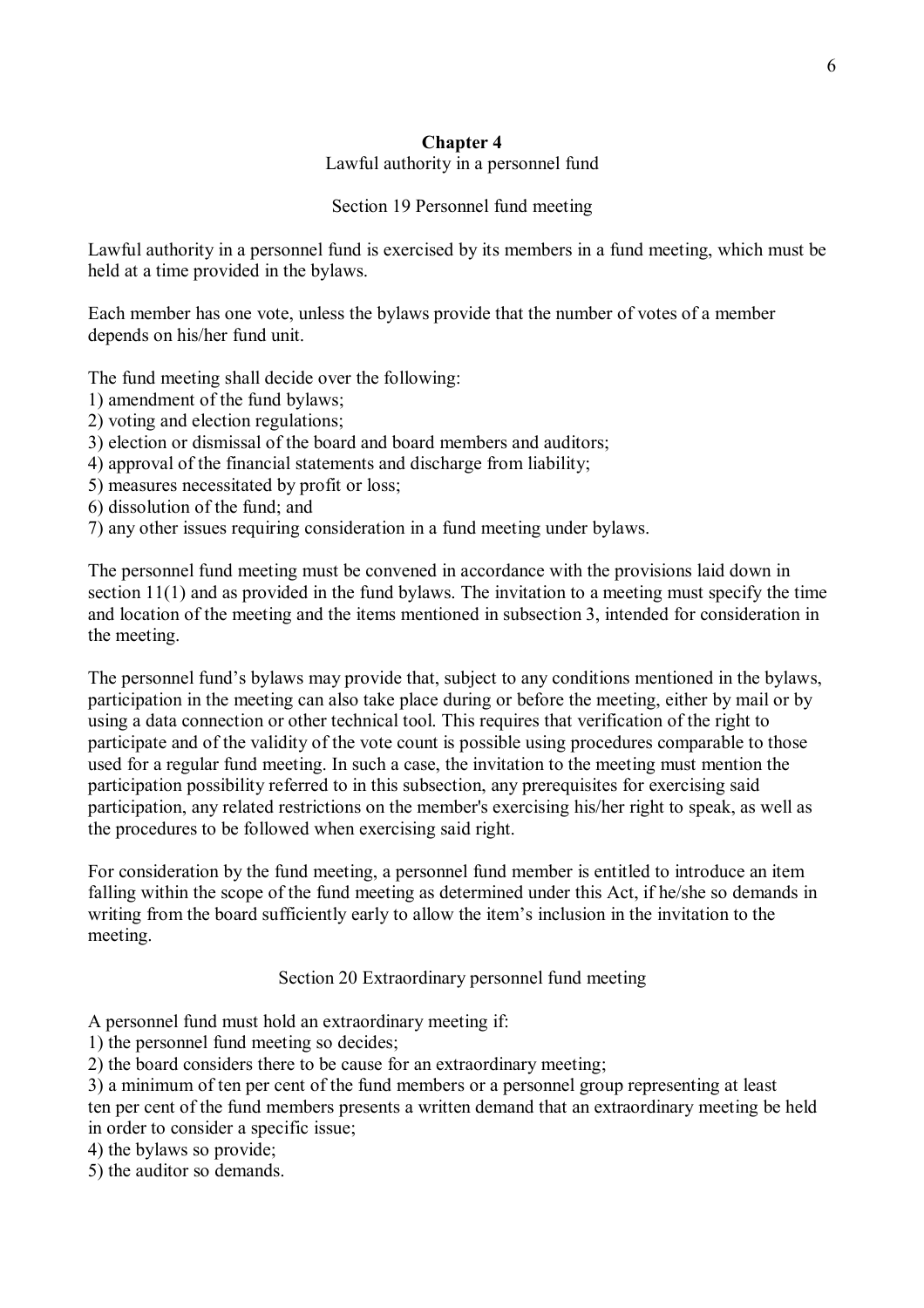After receiving a demand referred to in subsection 1(3) or (5), the personnel fund's board must convene a fund meeting without delay.

### Section 21 Decision-making procedure

Unless otherwise provided in the bylaws, decisions in the personnel fund meeting are adopted as follows:

1) an opinion supported by more than one half of the votes cast;

2) in the event of a tie, the chair has the casting vote, or if the decision is made in a closed ballot or separate voting sessions, a decision is made by drawing lots.

In a question that concerns revision of the bylaws or dissolution of the fund, the opinion supported by at least two-thirds of the votes given shall be adopted as the personnel fund's decision.

### Section 22 Drawing up the minutes

The chairman of a personnel fund meeting must see to it that minutes of any decisions made at a meeting are drawn up. The minutes are signed by the chairman of the meeting and checked by at least two members nominated at the meeting for such a purpose, or approved by the meeting itself.

On request, a personnel fund member has the right to see the minutes and, without compensation, to receive a copy or extract thereof.

### Section 23 Election

The bylaws must provide how an election is held, whether the election system uses the proportional vote or the majority vote and how the result of the vote is determined.

The right to participate in the nomination of candidates must be secured for all those who are entitled to vote in an election.

Section 24 Provisions concerning authorised representatives

If the bylaws of the personnel fund provide that lawful authority is exercised by the authorised representatives elected by the members from among themselves, the representatives' duties must also be provided in the bylaws.

The bylaws may provide that the representatives' seats or a certain number of them must be distributed among fund members, or among personnel groups formed by fund members, on the grounds provided in the bylaws. In said case, it must be stipulated that representatives should be elected from among candidates nominated by the said members or by the personnel groups they represent. If a personnel group does not nominate candidates, the authorised representatives can be elected from among the candidates nominated by others.

If a group of voters together represent at least ten per cent of the membership's total number of votes, the right to nominate candidates must always be secured for any employee group thus formed. Otherwise, the provisions concerning a personnel fund meeting and decisions laid down in this Act shall apply to the meeting of authorised representatives and its decisions.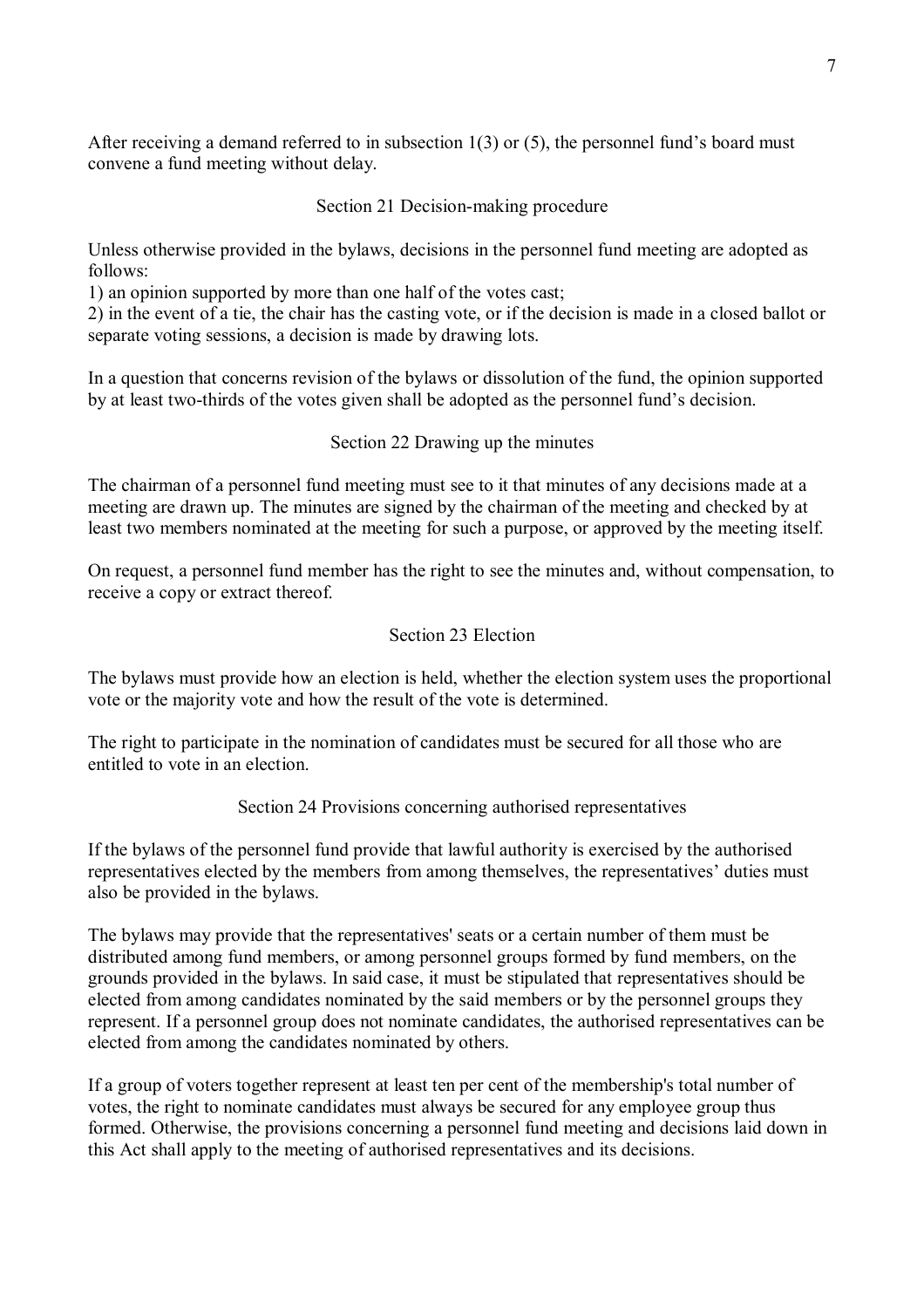## Section 25 Annulment of a decision

If a personnel fund decision has not been made in the prescribed order or is otherwise in conflict with the law or the bylaws, a fund member, the board or a board member may bring an action against the fund and demand that the decision be declared void. If someone has contributed to the adoption of a decision at a meeting, he/she is not entitled to bring an action for annulment in such a case.

The action must be brought within three months of the date of the decision. If no action is brought within the time specified, the decision must be considered valid.

If the personnel fund board has brought the action, a fund meeting must be convened without delay to select a representative to answer for the fund.

### Section 26 Invalidity of a decision

Irrespective of any action for annulment, a decision is invalid if it violates a third party's rights.

A decision which restricts any economic rights already achieved by a personnel fund member in accordance with the bylaws, or which either in content or in its decision-making procedure essentially violates the principle of equality between members, is also invalid.

A personnel fund member, the board or a board member, or anyone who considers that a decision violates his/her rights, may bring an action against the fund to obtain confirmation that the decision is invalid.

### Section 27 Injunction against enforcement

When action has been brought against the personnel fund, the court may forbid enforcement of the fund's decision or suspend enforcement. An injunction or suspension of this kind may also be revoked. An injunction decision may not be appealed separately.

### **Chapter 5**

Personnel fund administration, financial statements and auditing

### Section 28 Board

The personnel fund must have a board which consists of a minimum of three members. The bylaws may provide that deputies should be elected for the board members. The provisions concerning a board member also apply to a deputy member.

A board member must be a personnel fund member or belong to the management of the company. A person who is legally incompetent, subject to a ban on business operations or bankrupt cannot be a board member.

### Section 29 Duties of the board

The personnel fund's board represents the fund. The board must carefully manage the fund's operations in accordance with the law, the fund bylaws and the decisions of fund meetings.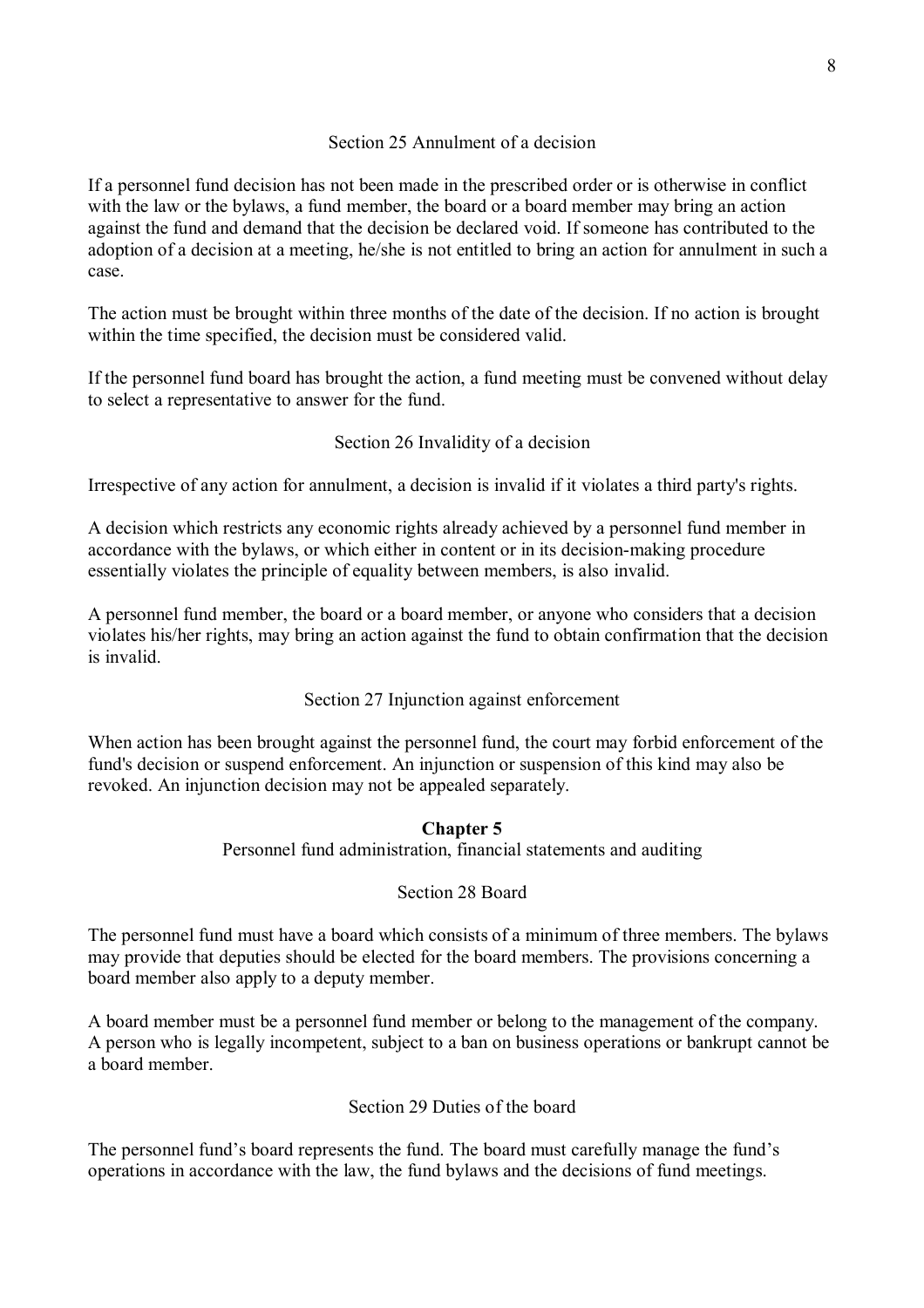In particular, the board must see to it that the administration and financial management of the personnel fund are properly organised and that fund assets are invested in accordance with the provisions of chapter 6. The board decides if and when the fund's assets should be placed in receivership.

Immediately after an evaluation day, the board must draw up the calculations referred to in section 42, following the principles provided in the bylaws.

### Section 30 The right to sign for the fund

The bylaws of the personnel fund may provide that a board member is entitled to sign for the fund or that the board may grant such a right to a member or to someone else.

A person who is legally incompetent, subject to a ban on business operations or bankrupt cannot represent the personnel fund or sign for it. The right to sign for the fund may be restricted in the bylaws in such a way that two or more people are only jointly entitled to sign for the fund. No other restriction can be entered in the personnel fund register.

It is considered that a summons or some other notice has reached the personnel fund when it has been served to the chairman of the board or to a person entitled to sign for the fund, either alone or jointly with someone else.

### Section 31 Notification of amendment

If the personnel fund's bylaws are amended or if board members or those entitled to sign for the fund change, notification (*notification of amendment*) must be sent to the personnel fund register. If the bylaws have been amended, the new bylaws must be appended to the amendment. The provisions of sections 13 and 14 on the registration report also apply to the compilation and review of the amendment.

The amendment to the bylaws comes into effect when it is entered in the register.

When a change in the persons entitled to sign for the fund has been entered in the register, it is considered that the change is known to outsiders, unless it is shown that an outsider has not been, and could not be expected to be, aware of the change. Before the amendment is entered in the register, it may not be appealed to, unless it can be shown that the outsider in question has been aware of the amendment.

More detailed provisions on the contents of the notification of amendment can be issued by Government decree.

> Section 32 Notification of personnel fund contributions' determination criteria and their amendments

A personnel fund must notify the cooperation ombudsman of the criteria for determining the personnel fund contribution and their amendments, and of the criteria for determining the supplement to the personnel fund contribution, soon after deciding on said criteria.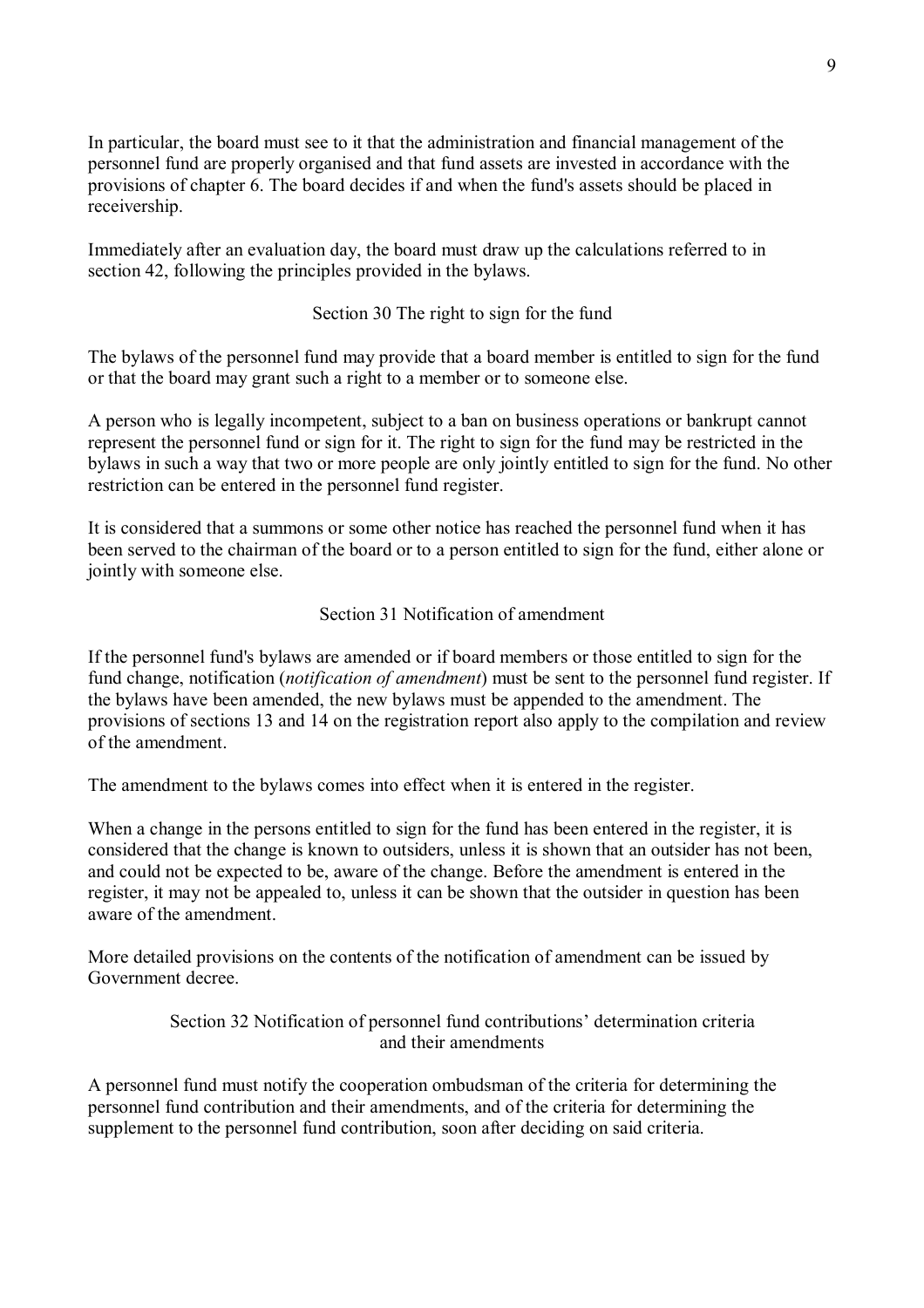If the personnel fund members include members referred to in section 54, the fund must provide an account showing that the determination criteria for the personnel fund contribution and its supplement, intended for transfer to the fund, comply with section 2(2) and (3).

# Section 33 Financial statements

The provisions governing a personnel fund's legal obligation to keep books and its financial statements are laid down in the Accounting Act (1336/1997). In addition, the fund board must draw up a report on operations for each financial year of the fund. If a board member has presented a dissenting opinion on the financial statements, a comment to this effect must be appended to the financial statements, if he/she so demands.

The annual report must provide information on questions of importance for evaluation of the personnel fund's status and operations, but which need not be described in the income statement or the balance sheet, and on events that are essential to the fund even if they took place after the end of the financial year. The annual report must include a proposal for actions concerning any profit or loss made by the fund.

The documents mentioned in subsection 1 above must be submitted to the auditor no later than one month before the fund meeting at which the financial statements will be considered.

# Section 34 Auditors' report

The provisions governing a personnel fund's audit are laid down in the Auditing Act. The provisions of this chapter and section 11 also apply to an audit. In addition, the auditors' report shall include a statement on whether the fund's assets have been invested in accordance with section 41.

The auditors' report must be supplemented with a statement by the company auditors, showing whether the personnel fund contribution and its supplement have been paid in accordance with the determination criteria decided on by the company. If the fund has invested its assets in the company on an equity-ranked basis, and these assets do not have a fair value that could be determined on the basis of the market value, the report must be supplemented with a statement by the company auditors affirming whether these investments are properly valued.

# **Chapter 6**

Personnel fund capital and fund units

Section 35 Types of capital

The personnel fund's equity comprises the members' capital and other fund capital. The fund can also have current liabilities in accordance with the provisions of section 44.

The members' capital includes capital added to the members' fund units and any value adjustments that have been made to the investment of this capital. Other fund capital includes the fund's joint capital and any donations to the fund.

# Section 36 Fund units

The personnel fund contributions received by the personnel fund are added to the members' fund units, as provided in the applicable bylaws. If the personnel fund contribution, as decided by the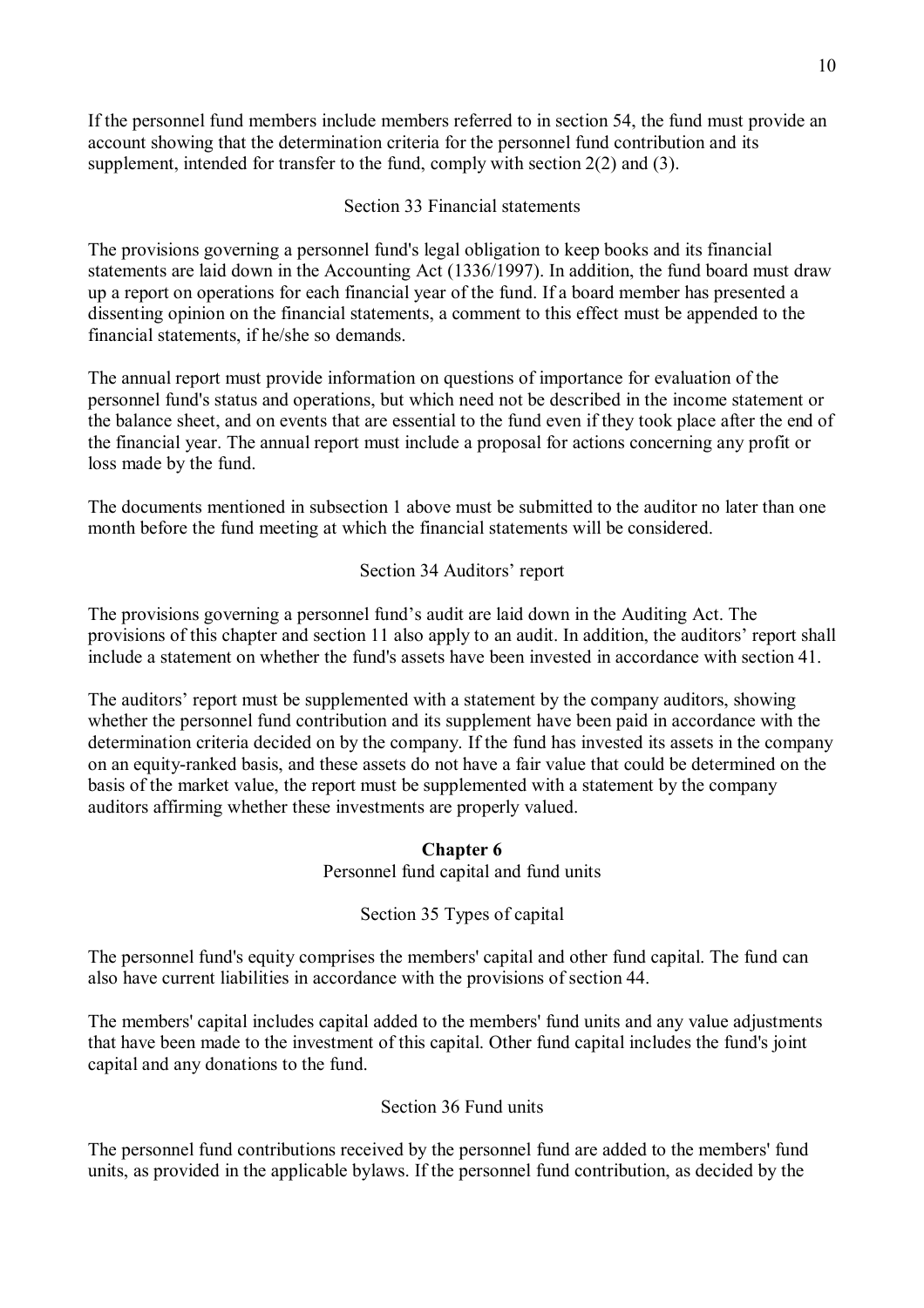company and in compliance with the performance or profit bonus system, or its supplement, is formed by personal units, these are added as such to each member's fund unit.

If the company pays personnel fund contributions or their supplements to the personnel fund more than once during a financial year and the applicable bylaws do not provide otherwise, the payments received by the fund during each financial year will remain either a separate single item or separate member-specific units, depending on the performance or profit bonus system accruing personnel fund contributions and their supplements, until the evaluation day referred to in section 42. If the fund contribution forms a one total sum, it will be divided in a manner provided in the fund bylaws, into members' shares which will be added to each member's fund unit after the evaluation day. A personal share will be added as such to a member's fund unit after the evaluation day.

Only the capital that has accrued from personnel fund contributions and their supplements, fund profits and investment revaluations may be added to members' fund units.

### Section 37 Cash payment of share of personnel fund contribution

A member is entitled to withdraw his/her share of the personnel fund contribution or its supplement in cash, provided that a related regulation exists as part of the performance or profit bonus system adopted by the company. The amount of a share of a personnel fund contribution withdrawn in cash, before withholding tax and including social security contributions based on the share, shall be equal to that of the particular member's share of the personnel fund contribution provided according to the bylaws, or the personal share.

The employer shall pay a share withdrawn in cash directly to the member. Members must notify their employer company that they intend to withdraw their personnel fund contribution share in cash by a final date notified by the company, however, before the end of the company's financial year on which the fund contributions are based.

Before the final date of the notification the member must be provided with an account of how a cash withdrawal and a withdrawal made through a personnel fund differ in terms of taxation and other earnings-related benefits.

### Section 38 Transferring a bonus share into a personnel fund

If a company decides to convert the performance or profit bonus system it has been using to accrue personnel fund contributions into a cash-based bonus system, a personnel fund member is entitled to transfer his/her share of the portion of the personnel fund contribution and its supplement, determined under this Act, into the fund, provided that the related regulation exists within the performance or profit bonus system adopted by the company. Members must notify their employer company that they intend to use their transfer right by the final date notified by the company, however, before the end of the company's financial year on which the fund contributions are based.

A company must decide upon the determination criteria of any bonus item transferable to the personnel fund, and on amendments to said criteria during the period laid down in section 10(3), in addition to which the fund must notify said determination criteria and their amendments to the cooperation ombudsman.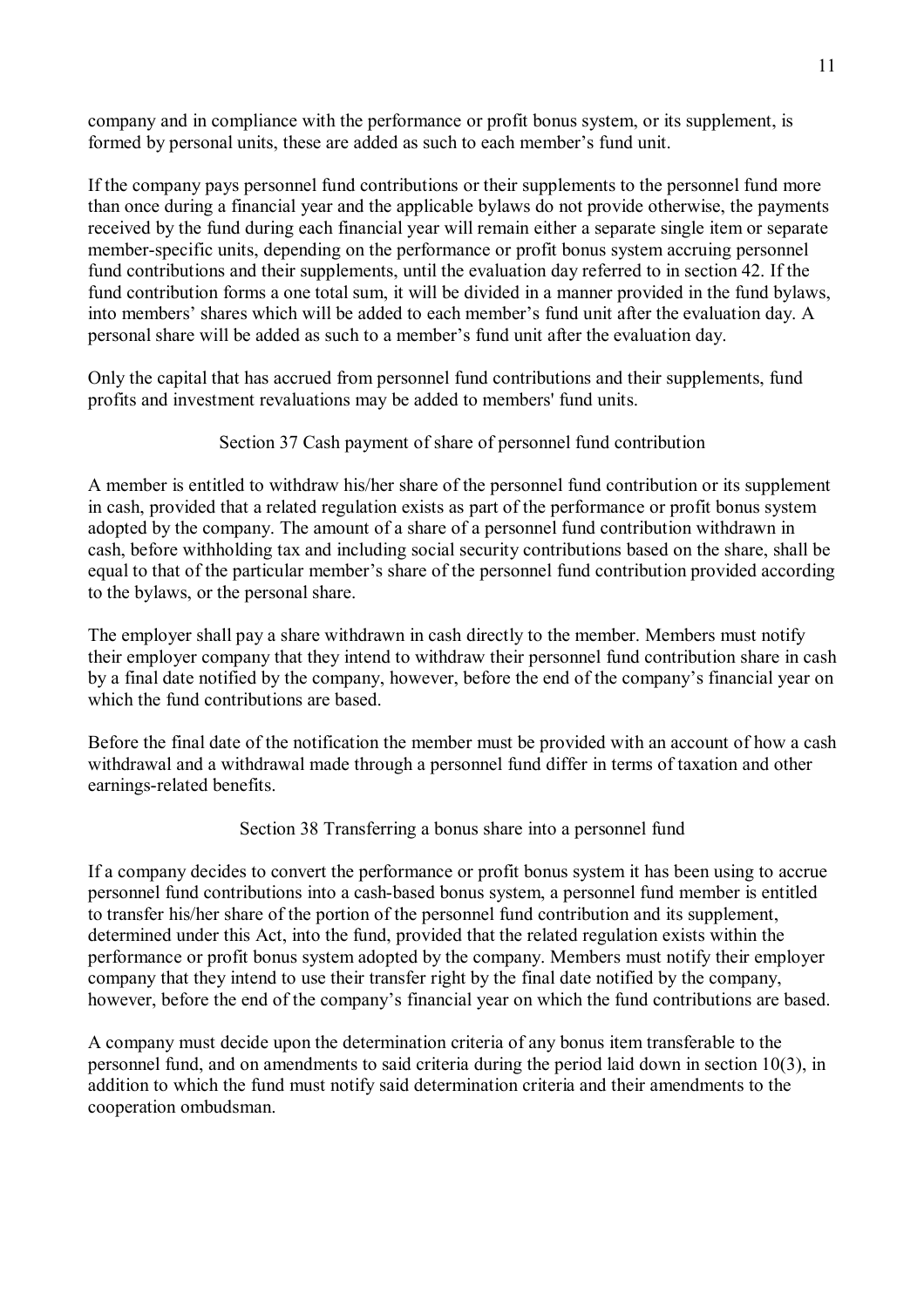# Section 39 Joint capital

It may be provided within the personnel fund's bylaws that a certain portion of the personnel fund contributions and the fund profit, or part thereof, may be transferred to the fund's joint capital, which is used by the fund for purposes serving the common good of the fund's membership.

The right, to member benefits acquired with joint capital, of a member who exercises his/her right, as laid down in section 37, to withdraw his/her share of the personnel fund contribution or its supplement in cash, may be restricted by the fund's bylaws.

# Section 40 Donations

Any sums given as donations or bequests to the personnel fund are transferred to other fund capital. These sums must be used in accordance with the instructions of the deed of donation or testament.

# Section 41 Investment options

The personnel fund must invest its funds in:

1) some secure and profitable target; or

2) the company in which the fund members are employed, or a company that belongs to the same group of companies, either on equity terms or loan terms.

In making investments it must be ensured that the personnel fund retains sufficient liquidity in view of the members' rights to withdraw their fund units.

Subsections 1 and 2 are not applied to joint capital or to donations.

The personnel fund may agree that it invests a certain portion of its funds in the way described in subsection 1(2). A provision of this kind may also be included in the fund bylaws.

# Section 42 Evaluation

The value of the personnel fund as a whole, and the value of each member's unit, must be determined on the day when the fund's books are closed (e*valuation day*).

Funds must be evaluated at their fair value.

# Section 43 Profit and loss

Any profit or loss accumulated on members' capital invested in a personnel fund and any value adjustments made in the investments of this capital must be added to the members' units during each financial year, in proportion to the value of the fund units that each of them has had on average during said financial year. It may be provided in the fund's bylaws that any profit or loss and value adjustments should be added to the members' units in proportion to the value of the fund units that each of them held at the beginning of the financial year. The bylaws may also provide that this profit, or part thereof, should be paid during each financial year to the members or added to the joint capital of the fund.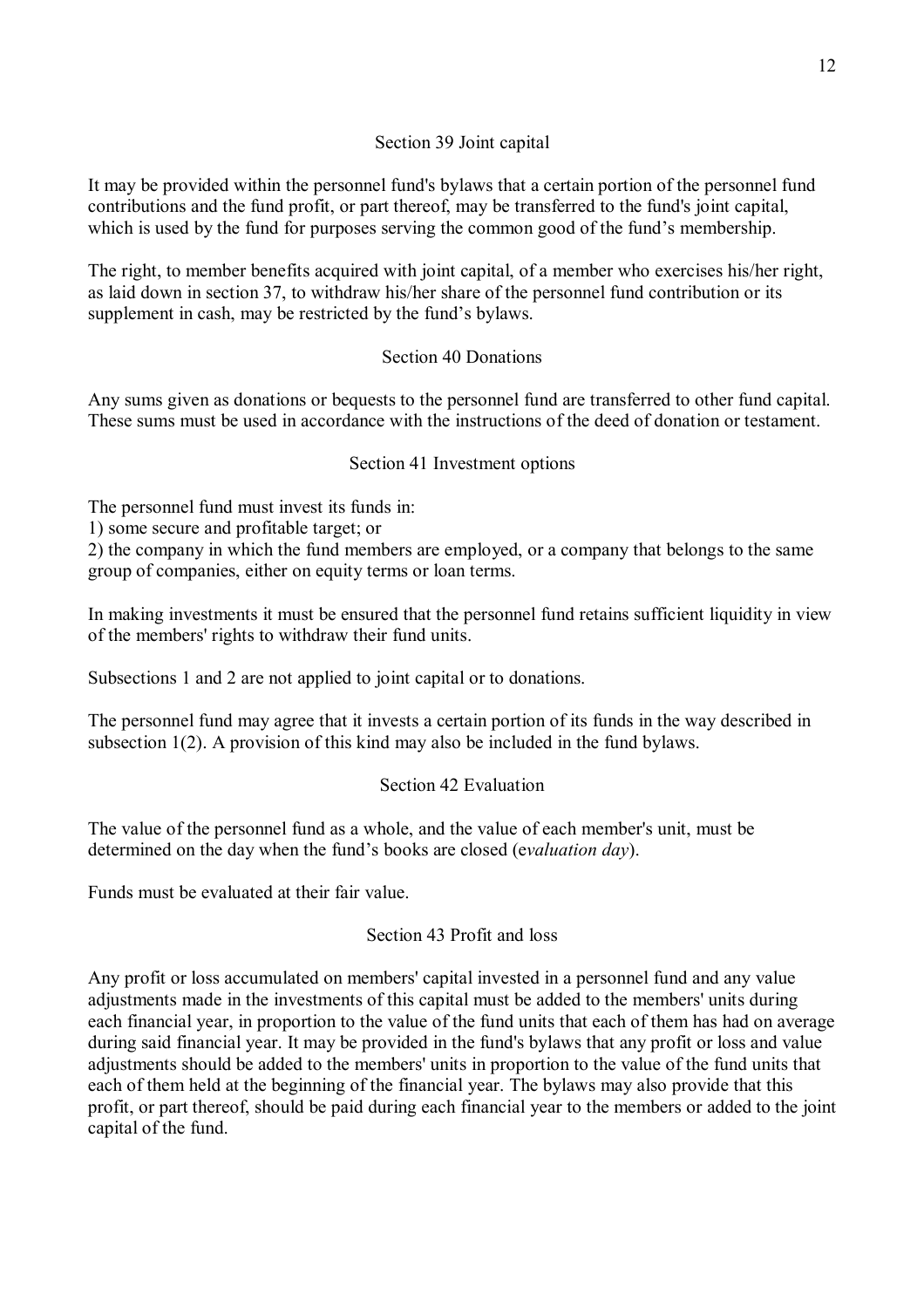A member who has been repaid his/her fund unit on the grounds of termination of his/her employment relationship is not entitled to profit or loss or value adjustments for the period between the day on which the fund unit was paid back and the final day of the financial year.

Any loss accumulated on other types of capital except members' capital in a personnel fund must be covered during each financial year by the profits from previous years, the joint capital or the members' capital. The fund meeting decides on the use of any profit.

# Section 44 Current liabilities

The personnel fund may take a loan from a company participating in the fund or from some other company in the same group of companies, for use in subscribing for shares in the company or in some other company in the same group of companies, or correspondingly, for raising the fund's equity.

The personnel fund may take out loans other than those mentioned in subsection 1 with the sole purpose of levelling out any variations in its liquidity, or to cover expenses at the establishment stage.

### Section 45 Withdrawal of a fund unit

The fund unit is divided into a restricted portion and a withdrawable portion. On an annual basis and following the evaluation day as laid down in section 42, capital is transferred from the restricted portion to the withdrawable portion. The portion of transferable capital is provided in the personnel fund bylaws and can be a maximum of 15 per cent of the restricted portion.

A member is entitled to the withdrawable portion in cash without delay after the evaluation day referred to above, as provided in more detail in the fund's bylaws. The personnel fund bylaws may also provide that if a member so wishes, the portion withdrawable in a manner provided in the bylaws can be paid using shares of the employer company, or those of a company belonging to the same group of companies as said employer company, said shares having been admitted for public trading as laid down in the Securities Markets Act (495/1989).

# Section 46 Statement of the fund unit

Immediately after the evaluation day, each personnel fund member must be given a written statement of the share of the personnel fund contribution and its supplement added to his/her unit, including the grounds for them, and the value of his/her unit and its division into restricted and withdrawable portions.

The board of the personnel fund has the right to decide to replace this statement of the fund unit with some other notification that it deems suitable in the case of members who do not have a fund unit or whose fund unit is subject to only insignificant change, and who have no withdrawable fund units.

After receiving said statement, a member may, within 14 days, demand for rectification from the personnel fund board, if he/she considers the statement incorrect. The board must deal with the demand for rectification without delay and inform the member of the decision reached.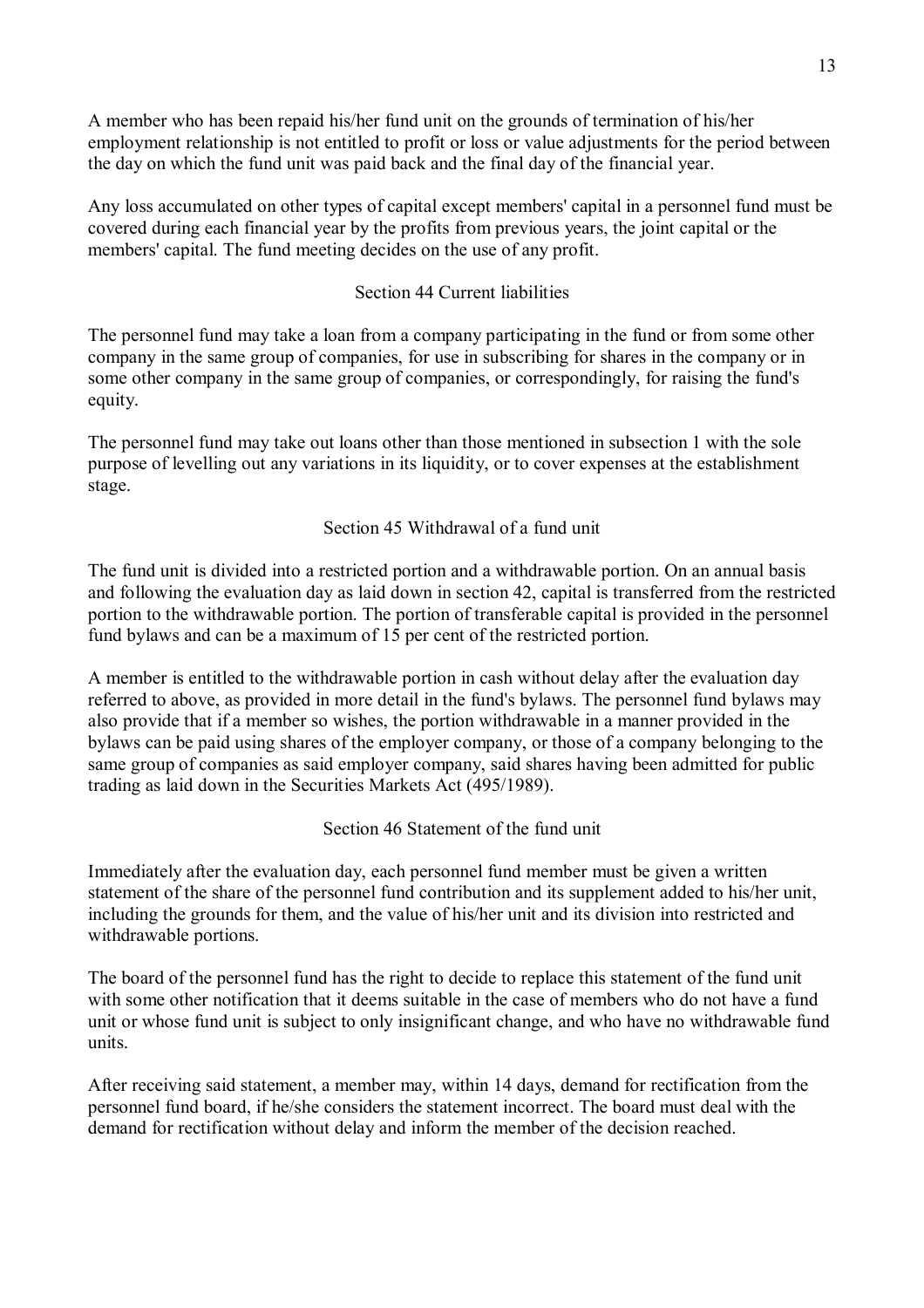### Section 47 Payment of the fund unit after termination of the employment relationship

Irrespective of what bylaws provide with respect to withdrawal of the fund unit, the unit must be paid to him/her or his/her beneficiaries within four months of the next evaluation day, after the member's employment has ended.

If he/she so wishes, a member is always entitled to withdraw his/her fund unit, in items the amount of which the member may decide, on no more than four annual fund unit payment days following the end of his/her employment relationship, if the employment relationship ended:

1) due to a dismissal on the basis of financial or production-related reasons;

2) under chapter 5, section 7(1) of the Employment Contracts Act (55/2001) or section 29(1) of the State Civil Servants Act (750/1994) or section 32(1) of the Act on the Employment Security of Municipal Officeholders (304/2003), following a lay-off which has continued uninterruptedly for at least 90 days;

3) due to retirement.

The share of the personnel fund contribution that is to be added to the member's unit after the fund unit has been paid must correspondingly be paid to him/her or to his/her beneficiary.

# Section 48 Delivering the statement of the fund unit and payment of the unit in a foreign subsidiary

With respect to fund unit statements and withdrawable fund units of fund members who are employed by a foreign subsidiary participating in the fund, a personnel fund is entitled to deliver them, in a manner it has agreed with the Finnish parent company, to said parent company. Said parent company must ensure the delivery of fund unit statements and payment of fund units to said members.

Section 49 Deferred payment of the fund unit

Notwithstanding the provisions of section 45, the personnel fund board has the right, if the maintenance of sufficient liquidity absolutely so requires, to defer the payment of units either partly or entirely for a period not exceeding two years. The deferment must affect all intended withdrawals equally.

The deferment cannot apply to withdrawals made under section 47.

Section 50 Non-transferability and distraint of the unit

A member's personnel fund unit is personal and cannot be transferred or pledged.

Only the withdrawable portion of the fund unit may be distrained. Distraint may be effected even before the member can withdraw his/her unit. The personnel fund must pay the distrained sum to the execution officer irrespective of whether the member has informed the fund of his/her intention to exercise his/her withdrawal right.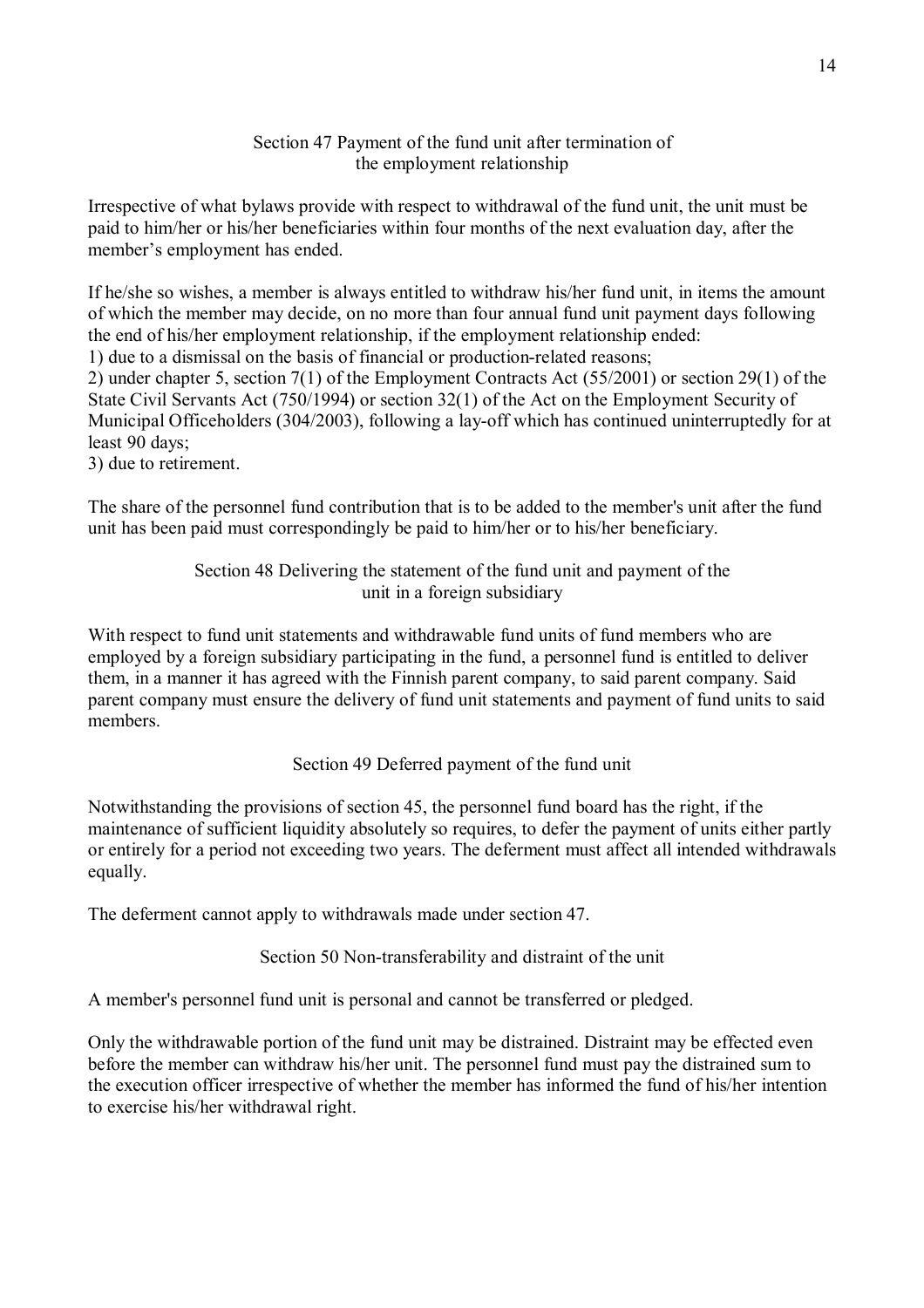The provisions of subsection 2 concerning distraint of the withdrawable portion are also applied to the fund unit to be paid according to section 47 and to the distraint of the apportionment referred to in section 58.

One third of the returns coming to the member under this Act may be distrained. In other respects, the provisions on the garnishment of wages or salary in the Enforcement Code (705/2007) apply to distraining a unit. The fund unit is included in the member's bankrupt's estate to the extent it is liable to distraint, as provided in this section.

## **Chapter 7**

Personnel fund in certain types of corporate restructuring

Section 51 The present chapter's scope of application

The provisions of this chapter apply when an employee's employment relationship with a company or profit unit with a personnel fund terminates because the operations of a company or its profit unit are transferred, due to a transfer of business, merger, division or similar restructuring, to another company (*receiving company*):

1) which has a personnel fund; or

2) which has conducted, within one year from said transfer of operations, discussions concerning the establishment of a personnel fund as referred to in section 9 and which has taken company decisions on a performance or profit bonus system accruing personnel fund contributions as referred to in section 10.

The provisions can also be applied if a company in a group of companies ceases to be part of the group and that group has a joint personnel fund for its several companies, or if a company with a personnel fund becomes part of the group of companies.

Section 52 Decision to transfer fund units

If fund units are transferred to an existing fund in the receiving company, the board of this personnel fund and the representatives of the employees moving to the company must draw up a proposal on the terms of the transfer and on the rights within the fund of the employees thus moving. Adopting the proposal requires that at least two-thirds of votes cast by employees moving to the receiving company are in favour of the transfer. The fund meeting in the receiving company must adopt the proposal following the procedure laid down in law or provided in the bylaws for bylaw amendment.

If the fund being established would also have members other than those referred to in subsection 1, the fund units can be transferred to the new fund only if at least two-thirds of the votes cast by employees moving to the receiving company are in favour of the transfer

If a transfer of fund units occurs within the same group of companies, a vote on the transfer of fund units does not need to be arranged among the moving employees and the moving employees are not entitled to withdraw their fund units. If fund units within the same group of companies are transferred to an existing fund in the receiving company, the meeting of the fund to be merged must decide upon the transfer of fund units by at least a two-thirds majority vote.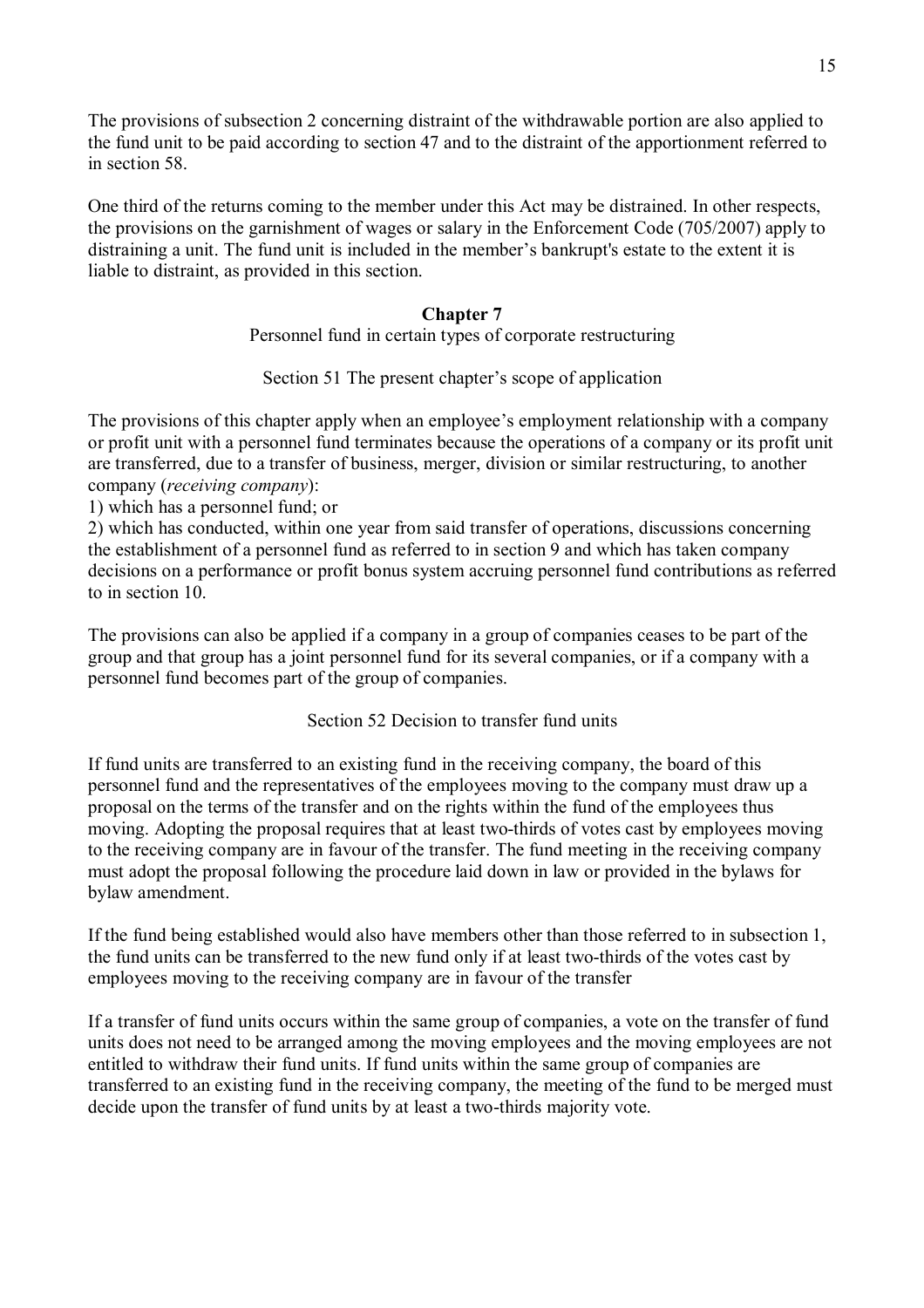### Section 53 Transfer of assets

When the decisions laid down above in section 52 have been taken, the boards of the personnel funds must ensure that the fund units of the employees moving to the receiving company are transferred to the receiving fund. Correspondingly, in such cases, the provisions on the payment of units of sections 47(1) and 49 apply. As well as the fund units of the employees who move to the receiving company, a corresponding portion of the assets included in other fund capital must be transferred to the new fund, unless these assets have been otherwise provided for in the event that the fund is dissolved. Before the assets may be transferred from the fund, the debts of the fund must be paid or collateral accepted by the creditor must be deposited if no other agreement is made with creditors.

Unless otherwise indicated in section 52(3), the fund units of those employees who have opposed the transfer of fund units in the vote must be paid as laid down in section 47(1). Demand for said payment must be presented to the fund board within 30 days after the proposal for the transfer of fund units has been accepted.

> Section 54 The right to remain a fund member in internal restructuring of a group of companies

If an employee included in a personnel fund operating within a group of companies is transferred, due to the restructuring referred to in section 51, into a company of the group of companies or profit unit without a fund or where a fund will not be established in the manner referred to in this chapter, the employee may remain a member of the fund. Retention of membership requires that the employee is still within a performance or profit bonus system accruing personnel fund contributions which is applied in the group companies or profit units participating in the fund. More detailed terms and procedures for retaining membership must be provided in the personnel fund's bylaws.

An employee who has retained his/her membership has the same rights and obligations as other members with respect to the personnel fund. The fund must submit a notification concerning an employee who has retained his/her membership to said person's employer company.

### **Chapter 8**

Dissolution of the personnel fund

### Section 55 Negotiations concerning dissolution

When a company is planning to discontinue its performance or profit bonus system accruing personnel fund contributions or to dissolve the personnel fund, the matter must be processed as laid down in section 9**.**

### Section 56 Grounds for dissolution

The personnel fund must be dissolved if:

- 1) the company is dissolved or considered dissolved;
- 2) the company is declared bankrupt;
- 3) the government agency is closed down;
- 4) the operations of a municipality or federation of municipalities are closed down;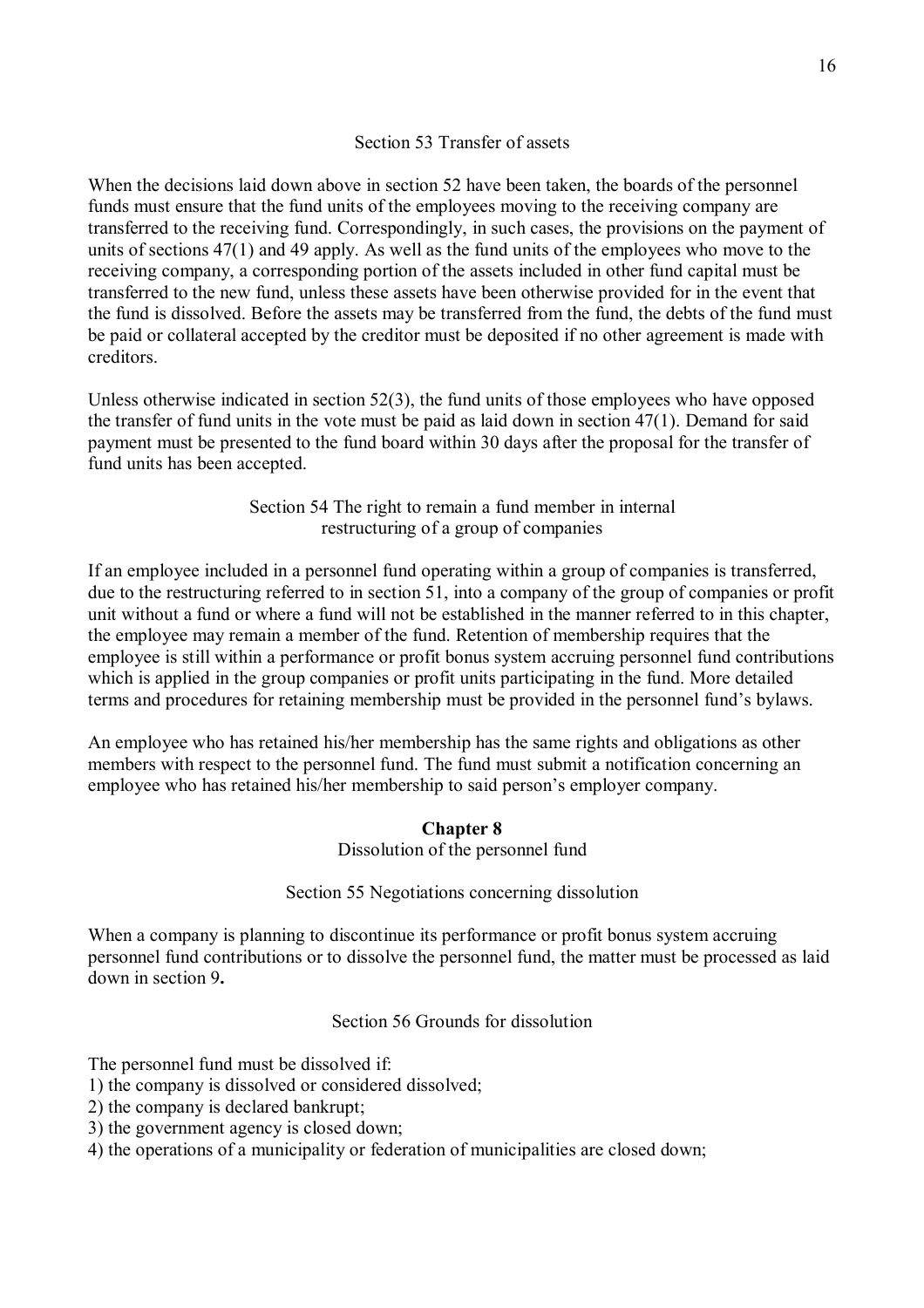5) the personnel fund does not meet the requirements laid down in this Act and the situation has not been remedied before a deadline set by the cooperation ombudsman, which may not exceed three years;

6) the personnel fund meeting otherwise decides to dissolve the fund.

If the personnel fund meeting has not made a decision to dissolve the fund in the cases described in subsection 1(1–5), the cooperation ombudsman may take the decision to dissolve the fund.

## Section 57 Executors and liquidation procedure

When a decision on the dissolution of the personnel fund has been made, the fund board must carry out the necessary liquidation measures, unless the fund meeting has decided otherwise or the cooperation ombudsman considers that one or more executors should be appointed. The provisions on the board and its members also apply to executors.

In the liquidation, the personnel fund's assets must be converted into money as soon as it is possible without violating the fund members' interests, the fund debts must be paid, and other capital shares, except members' capital, must be dealt with in accordance with the agreement made concerning the dissolution. A public summons must be issued for any unknown creditors of the fund, unless this is obviously unnecessary.

### Section 58 Apportionment of assets

When all liquidation measures have been completed, the persons who have seen to the liquidation must draw up a proposal for the apportionment of the personnel fund assets among members, prepare a report of the liquidation measures and convene a fund meeting.

Assets can be apportioned to members after the proposal for apportionment has been accepted at a fund meeting. A proposal for the apportionment of other assets except the members' capital is considered accepted only if at least two-thirds of the votes cast at the meeting support the proposal.

The personnel fund is considered dissolved when all fund assets have been apportioned. The executors or the board must inform the cooperation ombudsman of the dissolution for recording the matter in the personnel fund register.

### **Chapter 9**

#### Miscellaneous provisions

Section 59 Companies' and fund's obligation to provide information

A company must supply a personnel fund with all the information the latter requires to establish the fund, maintain a register of members, calculate and pay fund units, and otherwise administer the fund. If the fund members include persons employed by a foreign company referred to in section 4(1), the Finnish parent company and the branch registered in Finland are under an obligation to ensure that the fund receives the information referred to above. If the fund has members referred to in section 54, the obligation to provide information rests with their employer companies.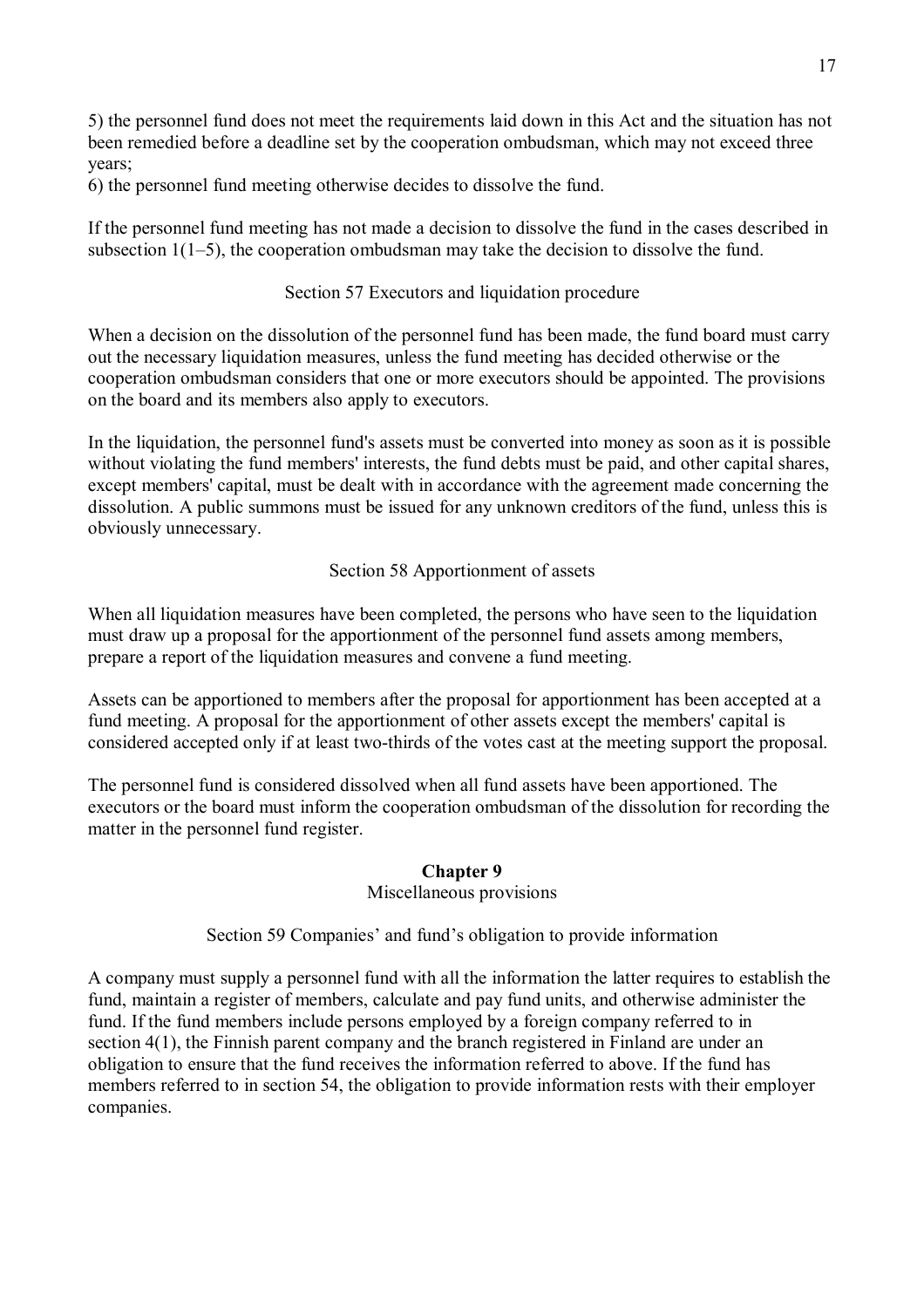A personnel fund must provide the company with the necessary information concerning a member's fund unit, if said member exercises his/her right to withdraw his/her fund unit in cash as laid down in section 37.

## Section 60 Incapacity

A member may not participate in the consideration of a matter which concerns an agreement between him/her and the personnel fund or some other issue in which his/her private interests are in conflict with the fund interest.

A board member or any other person who has been entrusted with duties in the fund administration, may not participate in the consideration concerning the election or dismissal of an auditor, adoption of the fund's financial statements, or discharge from liability, if the matter at hand concerns administration for which he/she is responsible.

# Section 61 Confidentiality

A member, deputy member or an executive officer of an executive body in a personnel fund have to keep confidential information he/she has obtained during the course of the duties referred to in this Act:

1) information relating to a business and trade secret of the employer company;

2) information relating to the employer company's financial position which is not public according to other legislation and dissemination of such information would probably be prejudicial to the company or its trade or contract partner;

3) information relating to a private person's financial situation or concerning him/her personally in any other way unless the person, for whose protection the confidentiality provisions have been laid down, has agreed that said information can be revealed.

If a person employed by a government department or agency or municipality or federation of municipalities is a member or deputy member of an executive body in a personnel fund, by derogation from subsection 1, provisions laid down in the Act on the Openness of Government Activities (621/1999) and elsewhere in legislation apply to him/her.

Punishment for violation of the obligation of confidentiality is imposed pursuant to chapter 38, section 2(2) of the Penal Code unless the act is punishable under chapter 40, section 5 of the Penal Code, or unless a more severe punishment for the act is prescribed elsewhere than in chapter 38, section 1 of the Penal Code.

Section 62 Liability for damages

A member of the personnel fund board and an employee of the fund must compensate for any damages that they have caused to the fund, either intentionally or through negligence. The same applies to any other damage caused to a third party by violating of this Act or the fund bylaws.

A member of the personnel fund is obliged to compensate for any damage he/she has caused to the fund, to another member or to a third party, either deliberately or through gross negligence, by contributing to a violation of this Act or the fund bylaws.

When more than one party is liable for damage, the provisions in chapters 2 and 6 of the Tort Liability Act (412/1974) apply to the mitigation of damages and the limitation of liability.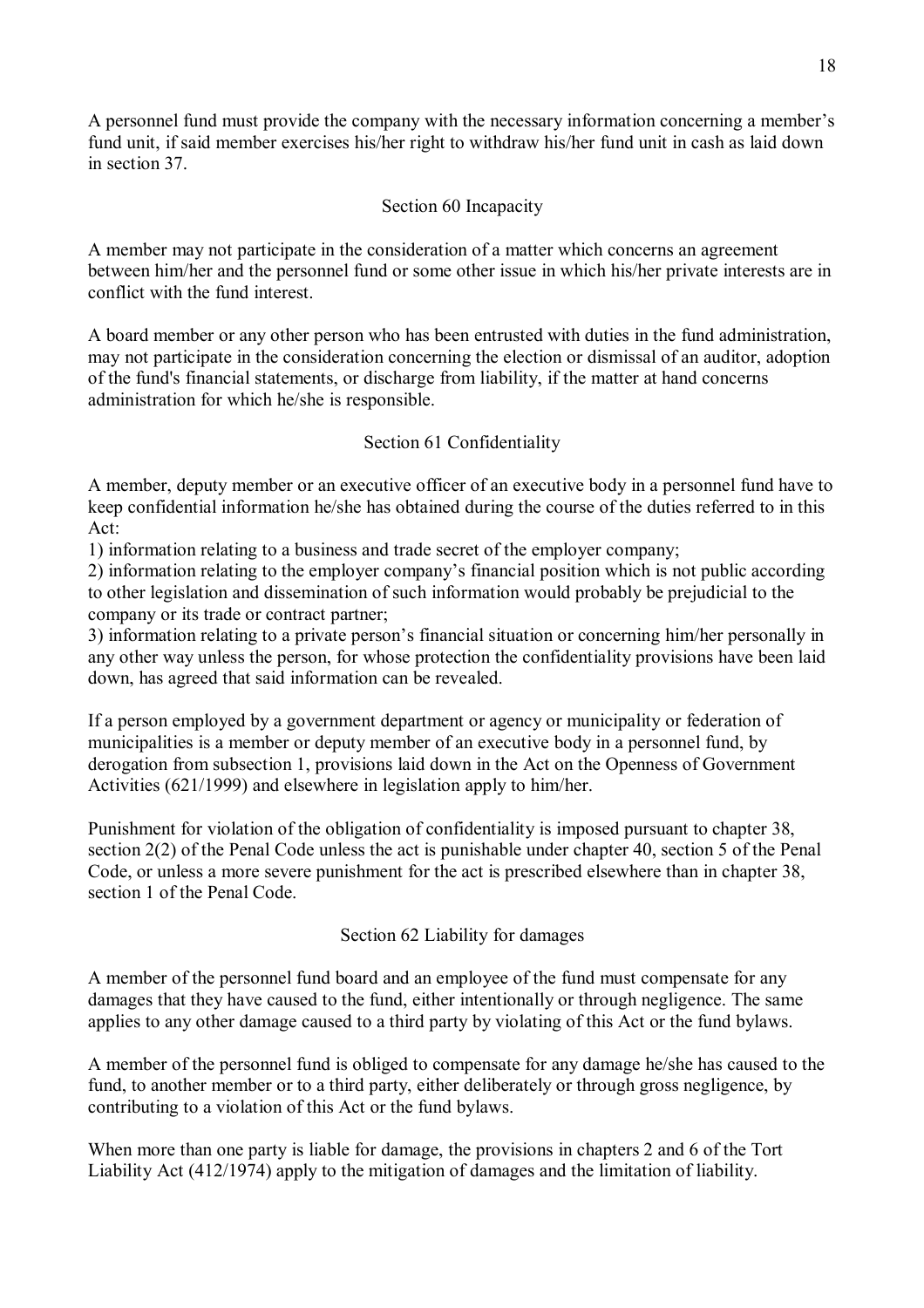The provisions of chapter 12, section 1(3) of the Employment Contracts Act apply to liability for damages of an employee of a personnel fund.

# Section 63 Supervision

Provisions on the supervision of compliance with this Act are laid down in the Act on Cooperation Ombudsman (216/2010).

Within four months of the end of the financial year, the personnel fund must submit copies of the following documents to the cooperation ombudsman: the income statement and balance sheet, including their supplements; balance sheet specifications; the report on operations; the auditors' report; and minutes of the annual meeting.

Provisions to the cooperation ombudsman on archiving the documents submitted to him/her or acquired by him/her for the purposes of supervising a fund shall be laid down in a Government decree.

Section 64 Instructions and statements of the State Accountancy Committee

Provisions concerning the right of the State Accountancy Committee to issue more detailed instructions and statements on the financial statements of a personnel fund and on how the Accounting Act must be applied to preparation of the financial statements of a personnel fund are laid down in chapter 8, section 2 of the Accounting Act.

# **Chapter 10**

Entry into force

# Section 65 Entry into force

This Act enters into force on January 1, 2011.

This Act repeals the Act on Personnel Funds (814/1989), hereinafter 'the old Act', as subsequently amended.

Section 66 Transitional provisions

The bylaws of any personnel funds shall be amended to conform to this Act no later than in the third fund meeting, as provided in the bylaws following this Act's entry into force.

A reference elsewhere in law to the old Act shall be deemed a reference to the corresponding provisions of this Act.

If the personnel fund's members include members who have joined the fund under section 14 a of the old Act or a company's managing director who does not have an employment relationship with said company, they shall remain members of the fund until the end of their employment relationship or work, unless otherwise provided in the fund bylaws.

All personnel funds registered under the validity of the old Act shall be transferred into the personnel fund register established under this Act using their existing registry numbers, while all